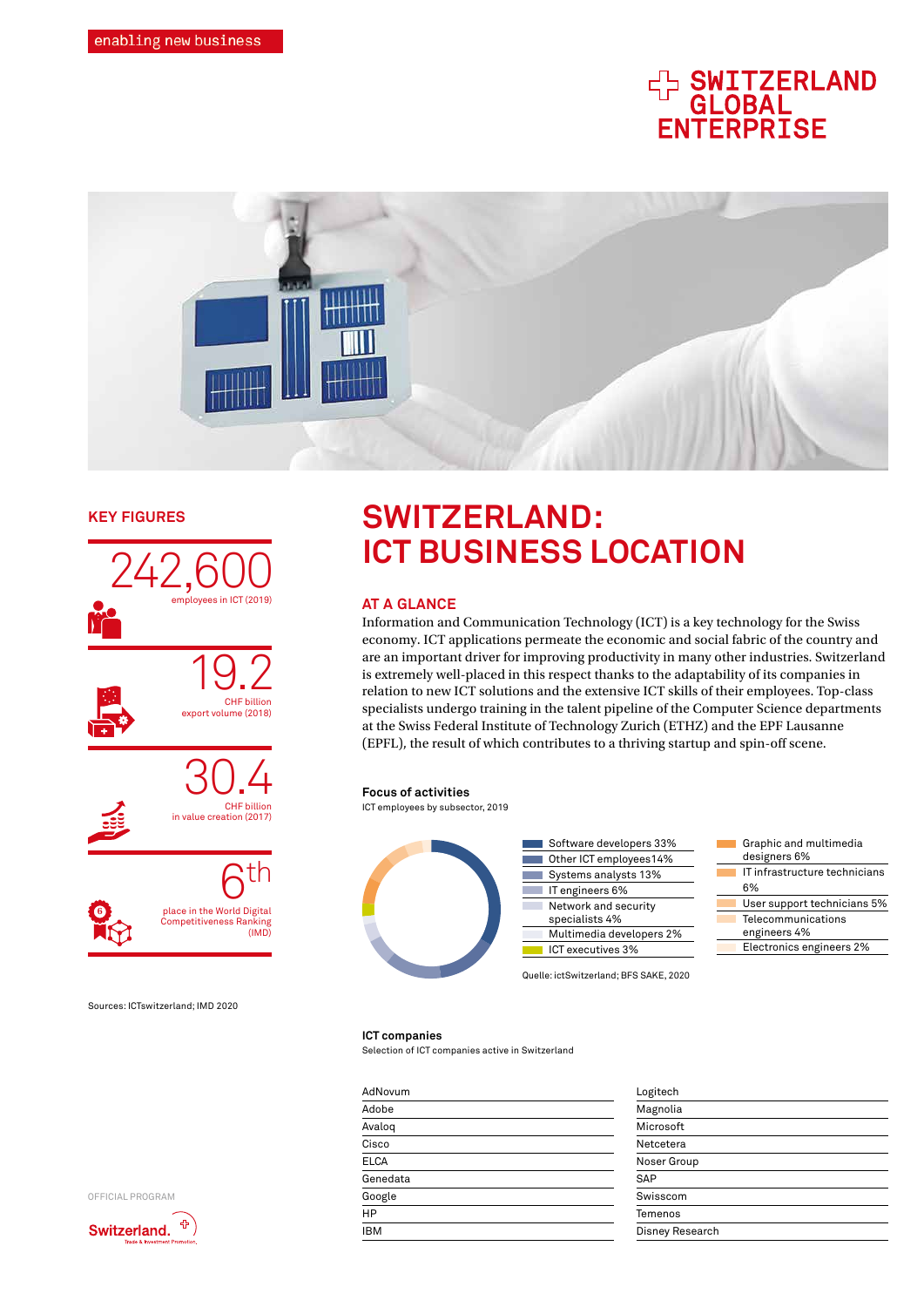#### **RESEARCH AND DEVELOPMENT (R+D)**

- Thanks to the **Computer Science Departments** of ETH Zurich (ETHZ) and EPF Lausanne (EPFL), which are **among the world's best**, Switzerland has a considerable pool of talent (ETHZ ranked no. 6, EPFL ranked no. 14, according to the QS World University Rankings in 2021). A master's program in data science is now being offered at ETHZ. In a new interdisciplinary initiative, ETH researchers from the fields of mathematics, computer science and information technology are also increasingly dedicating themselves to the foundations of data science.
- In September 2019, the private research and training center **Schaffhausen Institute of Technology (SIT)** started operations in cooperation with renowned universities in the USA and Singapore. Nobel laureate in physics Konstantin Novoselov lends his weight to the private university as chairman of the advisory board. The SIT focuses on training and research in the areas of artificial intelligence, crypto architectures, new materials, quantum technology, software engineering and digital health.
- The **Human Brain Project** is one of the European Commission's most important projects, in which information and communication technologies play an important role. The project is housed in the Campus Biotech. It is intended to coalesce all the knowledge about the **human brain** and reproduce it by means of interdisciplinary research and computer-based models and simulations. The EPF Lausanne has taken on a leading position for this project.
- Private sector and state **ICT investments** in Switzerland increased from 6,932 to 26,447 million Swiss francs between 1996 and 2018. This corresponds to an average annual growth of 7%. In 2018, nearly three-quarters of investments went into software and databases, a good sixth into communications technology and the remaining investments into information technologies. The largest increase in investments since 1996 can be observed in software and data banks.

#### **ICT investment in Switzerland, development** in CHF millions



Source: BES, 2019

- Out of over 230 apprenticeship options, the **ICT apprenticeship** is one of the most popular in Switzerland. Apprenticeships are the pillar of the skilled worker system; more than 90% of ICT degrees are based on apprecnticeships and vocational training.
- The Swiss Federal Institute of Technology Zurich maintains **intensive research collaborations with global players in the IT sector**, with key research themes directly influencing its teaching program. Private research centers, such as the multiple Nobel Prize-winning **IBM** Research Laboratory, **Google**'s European Research Center (its largest research location outside the USA) and the **Disney** Research Lab are also all located in Switzerland.

#### **Share of ICT specialists in international comparison** in % of employees, 2016

| Country          | %   |
|------------------|-----|
| $H$ Finland      | 6.5 |
| Sweden           | 5.9 |
| United Kingdom   | 4.9 |
| Luxembourg       | 4.9 |
| ٠<br>Switzerland | 4.6 |
| The Netherlands  | 4.5 |
| Belgium          | 4.5 |
| Denmark          | 4.4 |
| Ireland          | 4.3 |
| <b>USA</b>       | 4.2 |
| Austria          | 4.0 |
| Norway           | 3.9 |
| <b>OECD</b>      | 3.7 |
| Germany          | 3.6 |
| France           | 3.2 |
| Spain<br>霍       | 3.1 |
| Italy            | 2.8 |

Sources: BES, OECD 2020

- Rankings have shown Swiss companies to be more technology-friendly than those from other countries, as they introduce new technologies relatively quickly. Switzerland currently occupies **sixth place in the World Digital Competitiveness Ranking (IMD)**. The country performs particularly well in the 'knowledge' category, which defines a country's capacity to understand and learn new technologies and utilize them for digital transformation. Switzerland also attracts talented professionals from around the world and invests heavily in R+D.
- Only one-third of ICT employees work in traditional ICT companies. The remaining two-thirds are active in other sector, such as life sciences, finance, and precision goods.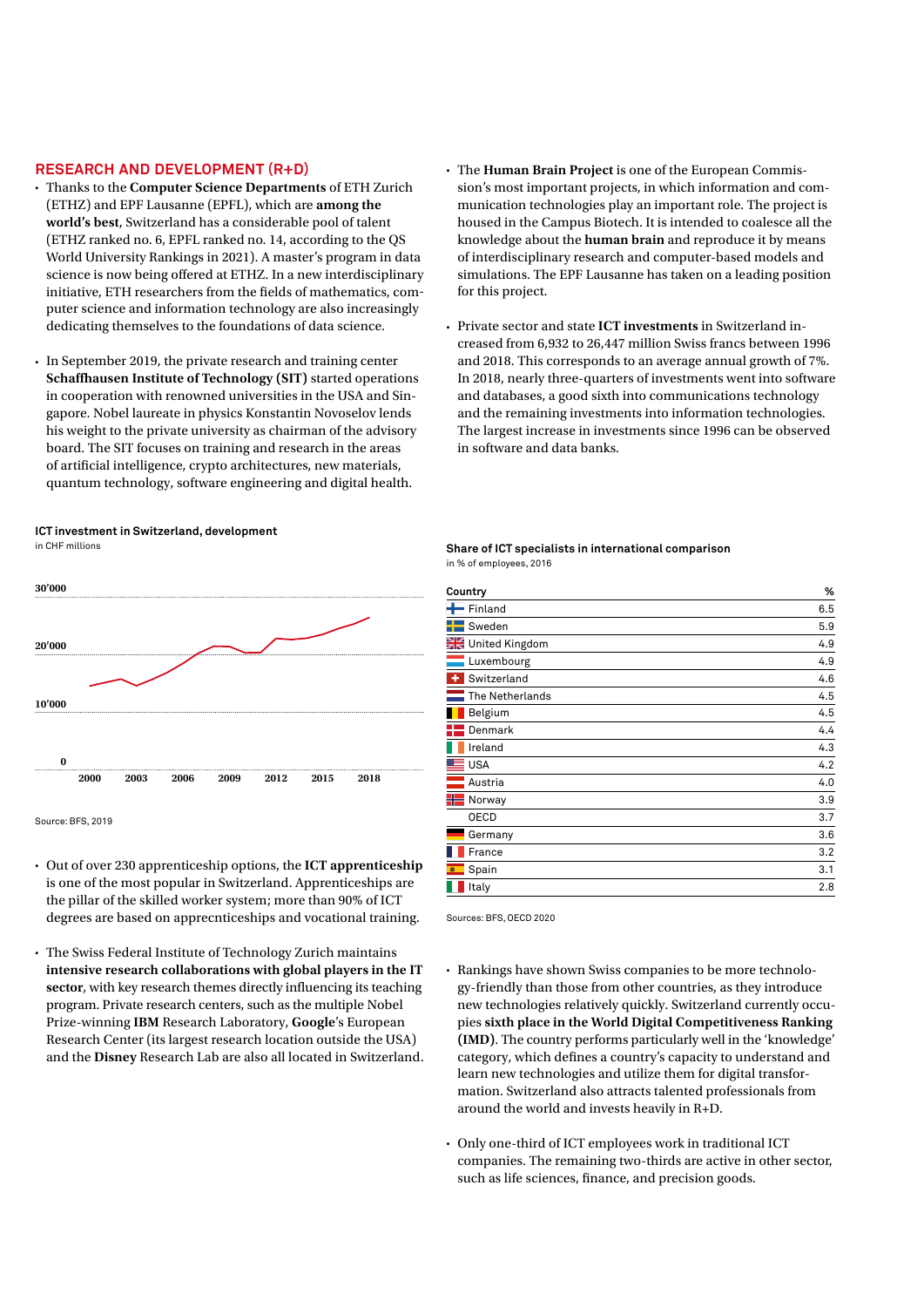#### **COSTS AND FINANCING**

- In 2018, the ICT sector has replaced life sciences as the **largest Swiss venture capital sector**. Backers of Swiss ICT companies include some of the world's most famous VCs, such as Index Ventures and GV, the venture capital arm of Google's parent alphabet.
- The ICT landscape in Switzerland is characterized by ownerled, cash-flow financed, and highly specialized SMEs such as Abacus, Opacc, Elca, and Netcetera.
- The Swiss Innovation Agency (**Innosuisse**) promotes the transfer of knowledge and technology between companies and universities. It brings partners from these two areas together in applied research and development projects and provides assistance to startup companies during the development phase. Innosuisse has a budget of 200 million Swiss francs.
- Startups and newly-established foreign companies are eligible for partial, or in some cases **complete, exemption from corporate and capital taxes** at cantonal level for a period of up to ten years.

### **Subscribers to Broadband Internet Access**

per 100 inhabitants



Quelle: BFS, 2019

• The increasing popularity of broadband technologies is crucial to the development of e-commerce, e-government and other applications. Switzerland is currently one of the leading countries in the OECD comparison. End of 2018, in terms of fixed broadband connections, the country came first in the OECD member states ahead of Denmark. Furthermore, 96% of Swiss households had Internet access in 2019. Switzerland was thus above the EU-27 average (90%).

#### **FRAMEWORK CONDITIONS AND MARKET ENTRY**

- Companies have ready **access to skilled workers based outside of Europe**. If no suitable candidates can be found within Switzerland, the EU or the EFTA countries, a certain quota of computer scientists can be recruited from outside the EU (e.g. Asia or America).
- Switzerland has complete broadband and cellphone coverage. A stable power supply also ensures the secure operation of ICT infrastructure.
- The free trade agreements in place with the EU/EFTA and 40 other countries, including China and Japan, provide **access to the world's most important export markets**.
- Switzerland is one of the **top 10 exporters of ICT services**. The export volume of ICT goods and services has grown from around 14 billion Swiss francs in 2000 to over 19.2 billion Swiss francs in 2018 – twelve times **more than the export of cheese and chocolate combined**. The continuously growing ICT service sector is the sixth most important service export group in Switzerland.
- Switzerland is considered a **magnet for international IT companies**. The high quality of life is another competitive factor contributing to Switzerland's global appeal as a business location for highly-qualified skilled workers.
- With the introduction of the **General Data Protection Regulation (GDPR)** in the European Union, the importance of data storage locations will become increasingly important in the future. The Basel-based firm **swiss made software** has developed a **"swiss hosting" label**, guaranteeing that data stored at Swiss companies will not be transferred outside of Switzerland but remains in Swiss hands and is processed according to Swiss law. The label represents an assurance of both Swissness and quality and the aim is for the new label to become a seal of quality.
- In May 2019, the Swiss electorate adopted the Federal Law on Tax Reform and AHV Financing (TRAF). The adoption of the TRAF means that the **Swiss tax system has been modernized** and now offers companies an attractive tax environment in line with internationally established tax practices (see factsheet at [www.s-ge.com/corporate-taxation\)](https://www.s-ge.com/corporate-taxation).